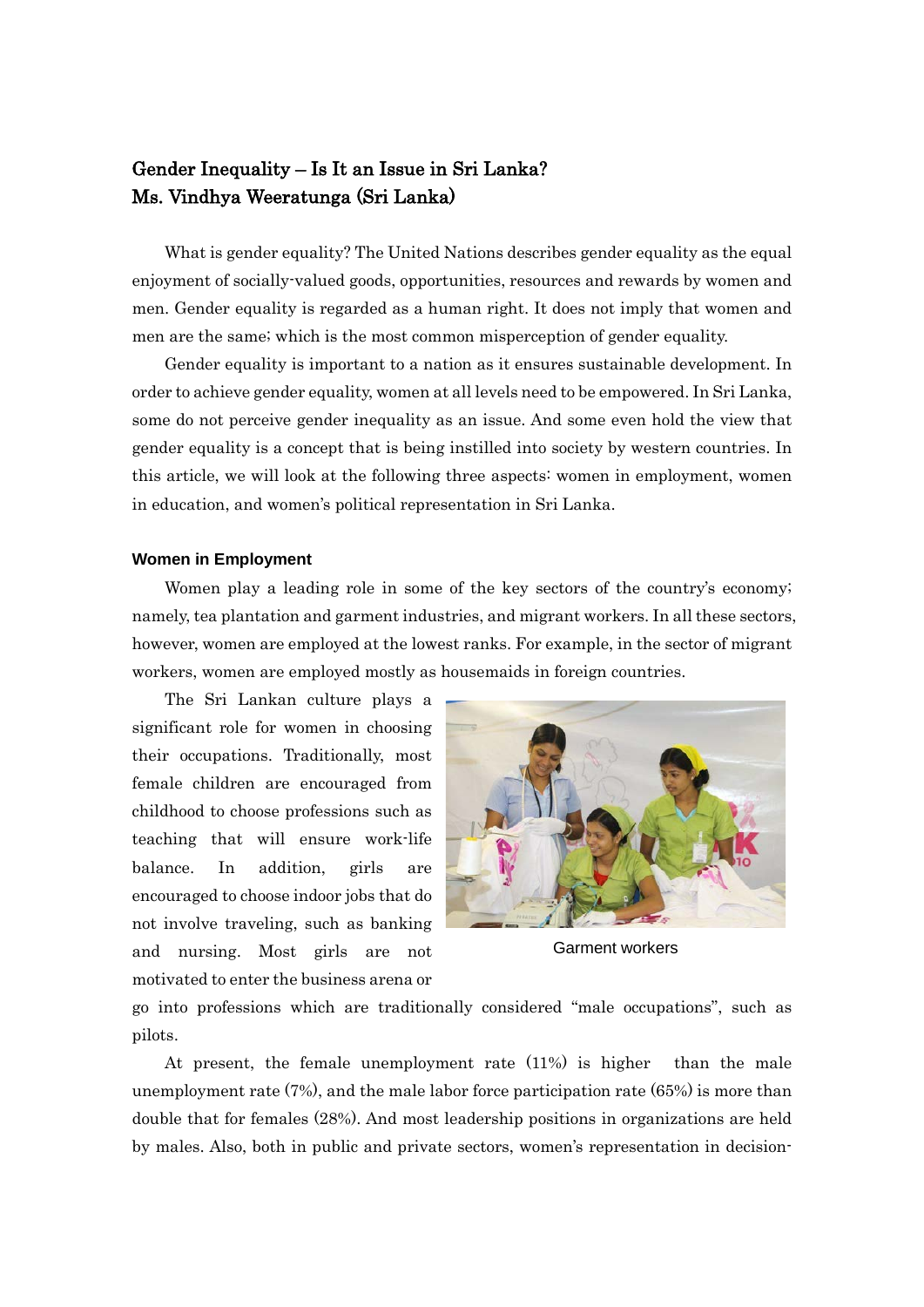making positions is at a minimum level. However, the situation is gradually changing. Companies now declare that they will give equal opportunities in employment.

## **Women in Education**

By law, education is compulsory for children up to the age of 14 years in Sri Lanka. Therefore, as regarding school enrollment, there is no gender discrimination. Sri Lanka is one of the few countries in the world that provides free education until a child completes university education. Until the introduction of the free education system in 1947, for cultural and economic reasons, female children were not sent to school; therefore, the group of people who benefitted the most from the introduction of the system is women. According to statistics, Sri Lankans have a very high literacy rate (91%) irrespective of gender, and more females (58% in 2010) become eligible to enter university than males.

## **Women's Political Representation**

Despite the fact that the literacy rate of women is high and both genders have access to the political arena, female representation in parliament is still less than 10% in Sri Lanka. Looking back at the history of the country, you can see the female leaders who came into power belonged to political families, i.e., either their father or husband was a former prime minister who was assassinated. Other female politicians are popular personalities and celebrities.

Several reasons cited for the low representation include the lack of financial support, difficulty in gaining nomination from the main political parties, and the deteriorating state of ethical conduct in politics. The country has a long way to go before encouraging educated, professional females to enter politics.

Overall, when considering the respect for and treatment of women, Sri Lanka is ahead of comparable countries. This is mainly due to the cultural and Buddhist values predominant in the nation. Taking into consideration the three factors discussed above, it is fair to say that gender inequality does exist to some extent in Sri Lanka, especially in terms of political representation; however, gender inequality is not identified as a critical issue by policy makers and society as a whole.

By taking necessary steps to promote gender equality,―namely, eradicating power imbalances, empowering women to climb the corporate ladder, redefining the man's role in the family to share household responsibilities in line with the woman's role that has changed over time to become an economic contributor―Sri Lanka will be able to strive